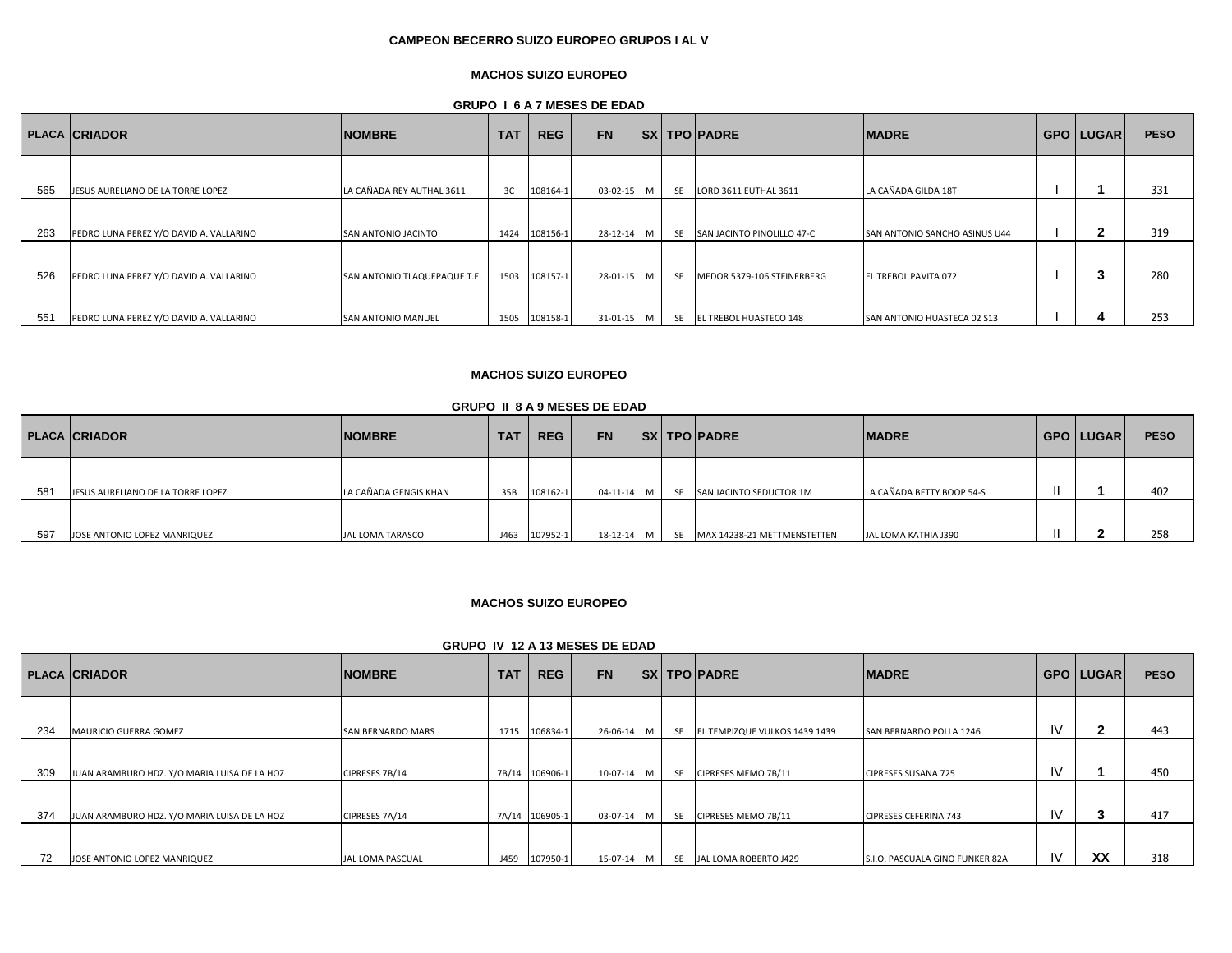| <b>GRUPO V 14 A 15 MESES DE EDAD</b> |
|--------------------------------------|
|--------------------------------------|

|     | <b>PLACA CRIADOR</b>                         | <b>NOMBRE</b>             | <b>TAT</b> | <b>REG</b>     | <b>FN</b>      |   |           | SX   TPO   PADRE              | <b>MADRE</b>               |        | <b>GPO LUGAR</b> | <b>PESO</b> |
|-----|----------------------------------------------|---------------------------|------------|----------------|----------------|---|-----------|-------------------------------|----------------------------|--------|------------------|-------------|
|     |                                              |                           |            |                |                |   |           |                               |                            |        |                  |             |
| 580 | MA. CRISTINA CANOVAS REBLING                 | <b>GARFIAS 8D</b>         | 8D         | 107294-1       | $24 - 04 - 14$ | M | SE        | <b>GARFIAS 3B 3B</b>          | GARFIAS 35W 35W            | V      | 5                | 500         |
|     |                                              |                           |            |                |                |   |           |                               |                            |        |                  |             |
| 553 | MA. CRISTINA CANOVAS REBLING                 | <b>GARFIAS 10D</b>        | 10D        | 107296-1       | 23-04-14       | M |           | SE CHAPARRAL OTONIEL 403EL    | GARFIAS 32P 32P            | V      | 4                | 480         |
|     |                                              |                           |            |                |                |   |           |                               |                            |        |                  |             |
| 534 | JOSE MANUEL ROSILLO IZQUIERDO                | ROSILLO CHINO II 63D      | 63D        | 107462-1       | 10-05-14       | M | SE        | <b>RIVER</b>                  | ROSILLO 134U 134U          | $\vee$ | 8                | 668         |
|     |                                              |                           |            |                |                |   |           |                               |                            |        |                  |             |
| 531 | JOSE MANUEL ROSILLO IZQUIERDO                | ROSILLO 111D              |            | 111D 107469-1  | 07-06-14       | M | <b>SE</b> | <b>IWAN</b>                   | ROSILLO 51X 51X            | V      | 6                | 550         |
|     |                                              |                           |            |                |                |   |           |                               |                            |        |                  |             |
| 99  | <b>GABRIEL LEGORRETA STEPHEN</b>             | GLS OJO DE AGUA 253       | 253        | 106736-1       | 12-06-14       | M | <b>SE</b> | <b>ROBI</b>                   | GLS OJO DE AGUA 95 95      | V      |                  | 434         |
|     |                                              |                           |            |                |                |   |           |                               |                            |        |                  |             |
| 29  | <b>VICENTE OTI AGUDO</b>                     | <b>CHAPARRAL JORGE</b>    |            | 422EL 106366-1 | 02-05-14       | M | SE        | CHAPARRAL CARLOS 514AS        | CHAPARRAL CHELO 907DD      | V      |                  | 506         |
|     |                                              |                           |            |                |                |   |           |                               |                            |        |                  |             |
| 62  | JUAN ARAMBURO HDZ. Y/O MARIA LUISA DE LA HOZ | CIPRESES 6A/14            |            | 6A/14 106903-1 | 05-06-14       | M |           | SE CASABLANCA DIAMANTE 889-09 | <b>CIPRESES JUNIOR 513</b> | V      | 3                | 478         |
|     |                                              |                           |            |                |                |   |           |                               |                            |        |                  |             |
| 28  | PEDRO LUNA PEREZ Y/O DAVID A. VALLARINO      | <b>SAN ANTONIO ANIBAL</b> |            | 4170 107032-1  | 19-06-14 M     |   |           | SE MEDOR 5379-106 STEINERBERG | EL TORREON LUCERNA TE 75X  | $\vee$ | 2                | 588         |

**CAMPEON BECERRO MENCION HONORIFICA 565 LA CAÑADA REY AUTHAL 3611 TAT. 3C J. AURELIANO DE LA TORRE CAMPEON BECERRO RESERVADO 28 SAN ANTONIO ANIBAL TAT. 4170 PEDRO LUNA PEREZ Y/O DAVID A. VALLA. CAMPEON BECERRO 29 CHAPARRAL JORGE TAT. 422EL VICENTE OTI AGUDO**

**CAMPEON JOVEN GRUPOS VI AL IX**

## **MACHOS SUIZO EUROPEO**

| GRUPO VI 16 A 17 MESES DE EDAD |  |  |  |  |  |  |
|--------------------------------|--|--|--|--|--|--|
|--------------------------------|--|--|--|--|--|--|

|     | <b>PLACA CRIADOR</b>                         | <b>NOMBRE</b>            | TA1  | <b>REG</b>     | <b>FN</b> |   |           | SX   TPO  PADRE               | <b>IMADRE</b>                 |     | <b>GPO LUGAR</b> | <b>PESO</b> |
|-----|----------------------------------------------|--------------------------|------|----------------|-----------|---|-----------|-------------------------------|-------------------------------|-----|------------------|-------------|
|     |                                              |                          |      |                |           |   |           |                               |                               |     |                  |             |
| 554 | MA, CRISTINA CANOVAS REBLING                 | <b>GARFIAS 9D</b>        | 9D   | 107295-1       | 20-04-14  | M | <b>SE</b> | CHAPARRAL OTONIEL 403EL       | GARFIAS 49R 49R               | -VI |                  | 532         |
|     |                                              |                          |      |                |           |   |           |                               |                               |     |                  |             |
| 69  | <b>MAURICIO GUERRA GOMEZ</b>                 | <b>SAN BERNARDO ALEX</b> | 1684 | 106823-1       | 25-03-14  | M | <b>SE</b> | SJGM EL CANELO FRIES T.E. Y28 | <b>SAN BERNARDO ABRIL 563</b> | VI  |                  | 518         |
|     |                                              |                          |      |                |           |   |           |                               |                               |     |                  |             |
| 76  | JUAN ARAMBURO HDZ. Y/O MARIA LUISA DE LA HOZ | CIPRESES 3D/14           |      | 3D/14 106895-1 | 12-03-14  | M | <b>SE</b> | CIPRESES CARACOL 10A-04       | <b>CIPRESES PRADEX 548</b>    | VI  |                  | 520         |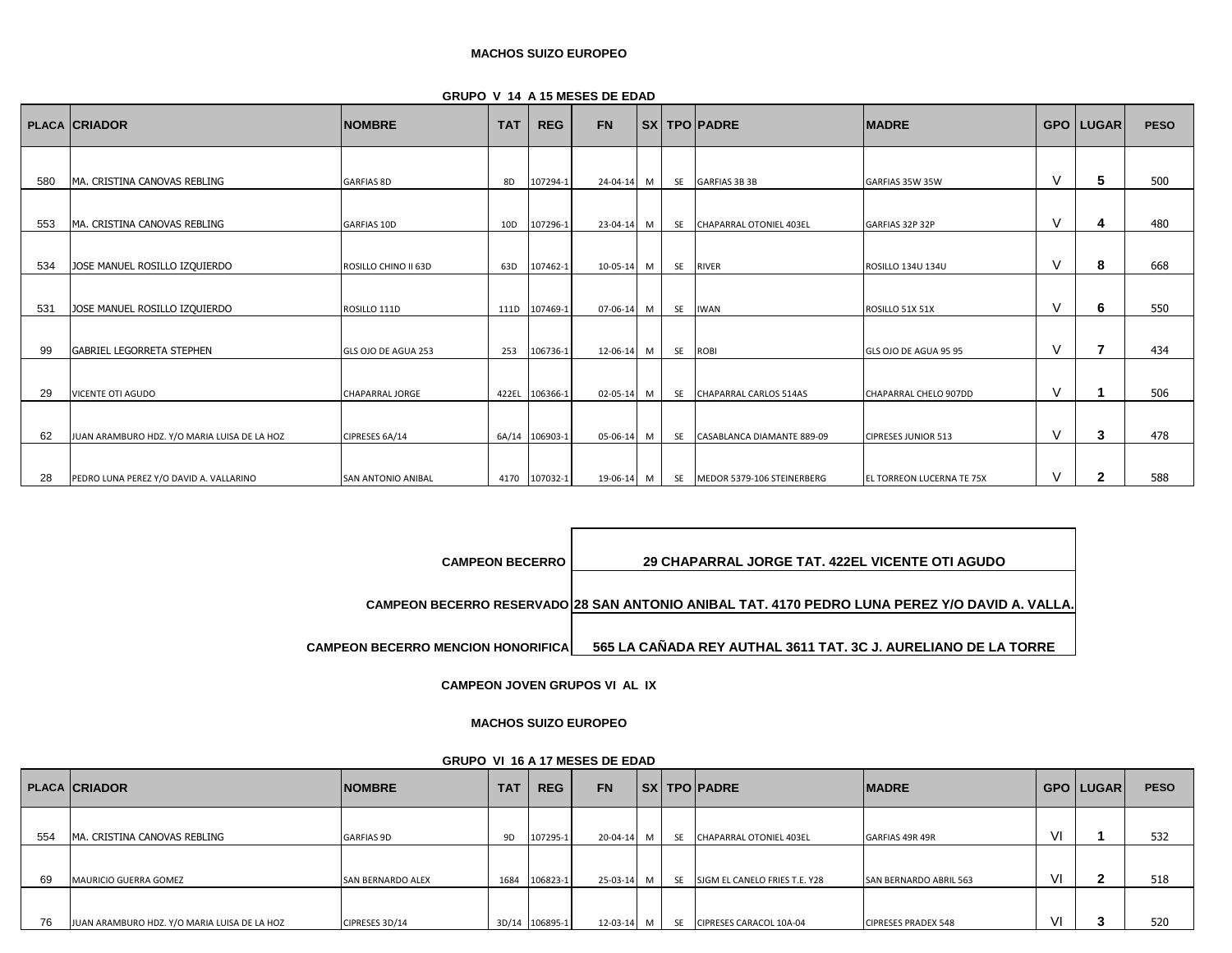**GRUPO VII 18 A 19 MESES DE EDAD**

|     | <b>PLACA CRIADOR</b>                         | <b>NOMBRE</b>  | <b>TAT</b> | <b>REG</b>     | <b>FN</b>  |     | SX   TPO   PADRE           | <b>MADRE</b>               |     | GPO LUGAR | <b>PESO</b> |
|-----|----------------------------------------------|----------------|------------|----------------|------------|-----|----------------------------|----------------------------|-----|-----------|-------------|
| 592 | JUAN ARAMBURO HDZ. Y/O MARIA LUISA DE LA HOZ | CIPRESES 1B/14 |            | 1B/14 105630-1 | 13-01-14 M | -SE | CASABLANCA DIAMANTE 889-09 | <b>CIPRESES ANDREA 563</b> | VII |           | 556         |

## **MACHOS SUIZO EUROPEO**

# **GRUPO VIII 20 A 21 MESES DE EDAD**

|     | <b>PLACA CRIADOR</b>        | <b>NOMBRE</b>                 | <b>TAT</b> | <b>REG</b> | <b>FN</b>          |  | <b>SX TPO PADRE</b> | <b>IMADRE</b>             |      | GPO   LUGAR | <b>PESO</b> |
|-----|-----------------------------|-------------------------------|------------|------------|--------------------|--|---------------------|---------------------------|------|-------------|-------------|
| 381 | GANADERIA ETZATLAN SA DE CV | <b>EL TEMPIZQUE MIRO 1597</b> | 1597       | 106114-1   | 25-11-13 M SE MIRO |  |                     | EL TEMPIZQUE RUTH 550 550 | VIII |             | 631         |

| <b>CAMPEON JOVEN</b>           | 381 EL TEMPIZQUE MIRO 1597 TAT. 1597 GANADERIA ETZATLAN S.A. DE C.V.                                       |
|--------------------------------|------------------------------------------------------------------------------------------------------------|
| <b>CAMPEON JOVEN RESERVADO</b> | 554 GARFIAS 9D TAT. 3D MA. CRISTINA CANOVAS REBLING                                                        |
|                                | CAMPEON JOVEN MENCION HONORIFICA 592 CIPRESES 1B/14 TAT. 1B/14 JUAN ARAMBURO HDEZ. Y/O MA. LUISA DE LA HOZ |

**CAMPEON TORETE, GRUPOS X AL XIII**

# **MACHOS SUIZO EUROPEO**

| GRUPO X 24 A 27 MESES DE EDAD |  |  |  |  |  |  |  |
|-------------------------------|--|--|--|--|--|--|--|
|-------------------------------|--|--|--|--|--|--|--|

|     | <b>PLACA CRIADOR</b>              | <b>NOMBRE</b>           | <b>TAT</b> | <b>REG</b>     | <b>FN</b> |                | <b>SX TPO PADRE</b>         | <b>IMADRE</b>            |           | GPO LUGAR | <b>PESO</b> |
|-----|-----------------------------------|-------------------------|------------|----------------|-----------|----------------|-----------------------------|--------------------------|-----------|-----------|-------------|
| 314 | <b>VICENTE OTI AGUDO</b>          | <b>CHAPARRAL FALCON</b> |            | 210CZ 104139-1 | 18-08-13  | M              | SE CHAPARRAL EL DUQUE 758CR | <b>CARMEN 753S</b>       | $\lambda$ |           | 782         |
| 544 | JESUS AURELIANO DE LA TORRE LOPEZ | LA CAÑADA MONARCA       | 3A         | 106728-1       | 11-05-13  | M <sub>1</sub> | SE CHAPARRAL DUQUE II 493CZ | LA CAÑADA EMPERATRIZ 40N |           |           | 964         |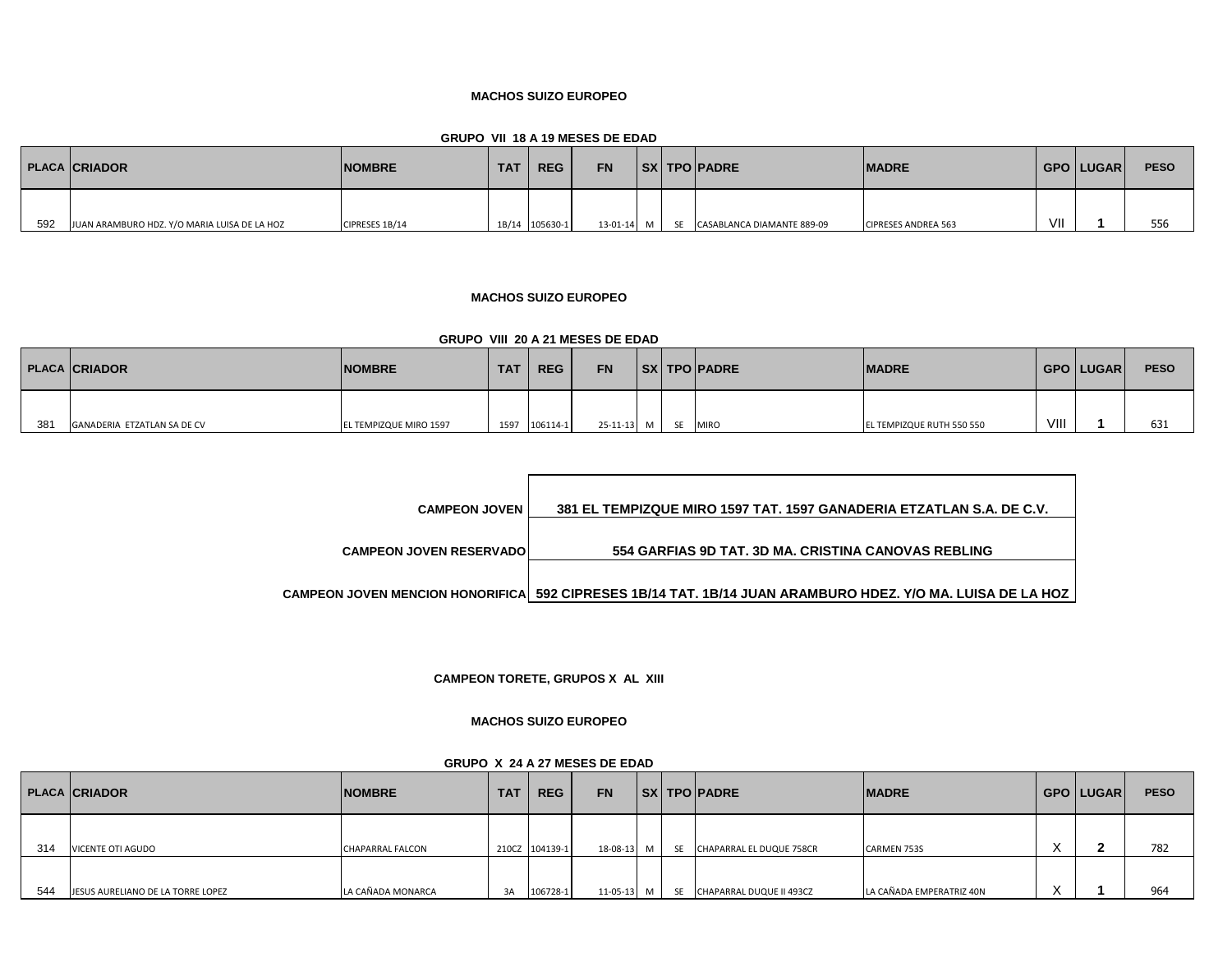#### **GRUPO XI 28 A 31 MESES DE EDAD**

|     | <b>PLACA CRIADOR</b>                    | <b>NOMBRE</b>             | <b>TAT</b> | <b>REG</b> | <b>FN</b> |           |           | <b>SX TPO PADRE</b>       | <b>MADRE</b>                 |        | GPO LUGAR | <b>PESO</b> |
|-----|-----------------------------------------|---------------------------|------------|------------|-----------|-----------|-----------|---------------------------|------------------------------|--------|-----------|-------------|
| 579 | JOSE MANUEL ROSILLO IZQUIERDO           | ROSILLO 37C               | 37C        | 104517-1   | 28-03-13  | <b>NA</b> | <b>SE</b> | <b>RAMPAS</b>             | ROSILLO 183U 183U            | XI     |           | 712         |
| 291 | PEDRO LUNA PEREZ Y/O DAVID A. VALLARINO | <b>EL TREBOL HUASTECO</b> | 148        | 103260-1   | 18-02-13  | M         | SF        | <b>EL TREBOL PAYASITO</b> | EL LLANO LA MONEDITA 168/561 | $\vee$ |           | 860         |

# **MACHOS SUIZO EUROPEO**

# **GRUPO XII 32 A 35 MESES DE EDAD**

|     | <b>PLACA CRIADOR</b>                    | <b>NOMBRE</b>             | <b>TAT</b> | <b>REG</b> | <b>FN</b> |           |           | <b>SX TPO PADRE</b>           | <b>MADRE</b>               |     | <b>GPO   LUGAR  </b> | <b>PESO</b> |
|-----|-----------------------------------------|---------------------------|------------|------------|-----------|-----------|-----------|-------------------------------|----------------------------|-----|----------------------|-------------|
| -27 | EDUARDO SUSTAITA HERRERA E HIJO         | <b>EL TORREON CANDIDO</b> | 107B       | 101776-1   | 06-09-12  | <b>NA</b> | <b>CF</b> | HOSLI 2724-1383 ENGGENHUETTEN | <b>EL TORREON JEFA 70W</b> | XII |                      | 936         |
| 229 | PEDRO LUNA PEREZ Y/O DAVID A. VALLARINO | SAN ANTONIO HECTOR T.E.   | 1206       | 102552-1   | 28-08-12  | M         | SE        | SCHATTENHALB OB AELPLER       | EL TORREON ALTEZA M40      | XII |                      | 982         |

## **MACHOS SUIZO EUROPEO**

## **GRUPO XIII 36 A 39 MESES DE EDAD**

|    | <b>PLACA CRIADOR</b> | <b>NOMBRE</b>      | <b>TAT</b> | <b>REG</b>    | <b>FN</b>  |  | <b>SX TPO PADRE</b>            | <b>IMADRE</b>         |      | GPO   LUGAR | <b>PESO</b> |
|----|----------------------|--------------------|------------|---------------|------------|--|--------------------------------|-----------------------|------|-------------|-------------|
| 16 | VICENTE OTI AGUDO    | CHAPARRAL LEOPOLDO |            | 941DD 99892-1 | 19-07-12 M |  | SE CHAPARRAL SOCRATES II 957CR | CHAPARRAL HELEN 122FD | XIII |             | 1100        |

| <b>CAMPEON TORETE</b>           | <b>16 CHAPARRAL LEOPOLDO TAT. 941DD VICENTE OTI AGUDO</b>                                               |
|---------------------------------|---------------------------------------------------------------------------------------------------------|
| <b>CAMPEON TORETE RESERVADO</b> | 544 LA CAÑADA MONARCA TAT. 3A J. AURELIANO DE LA TORRE LOPEZ                                            |
|                                 | CAMPEON TORETE MENCION HONORIFICA 229 SAN ANTONIO HECTOR T.E. TAT. 1206 PEDRO LUNA PEREZ Y/O DAVID A. V |